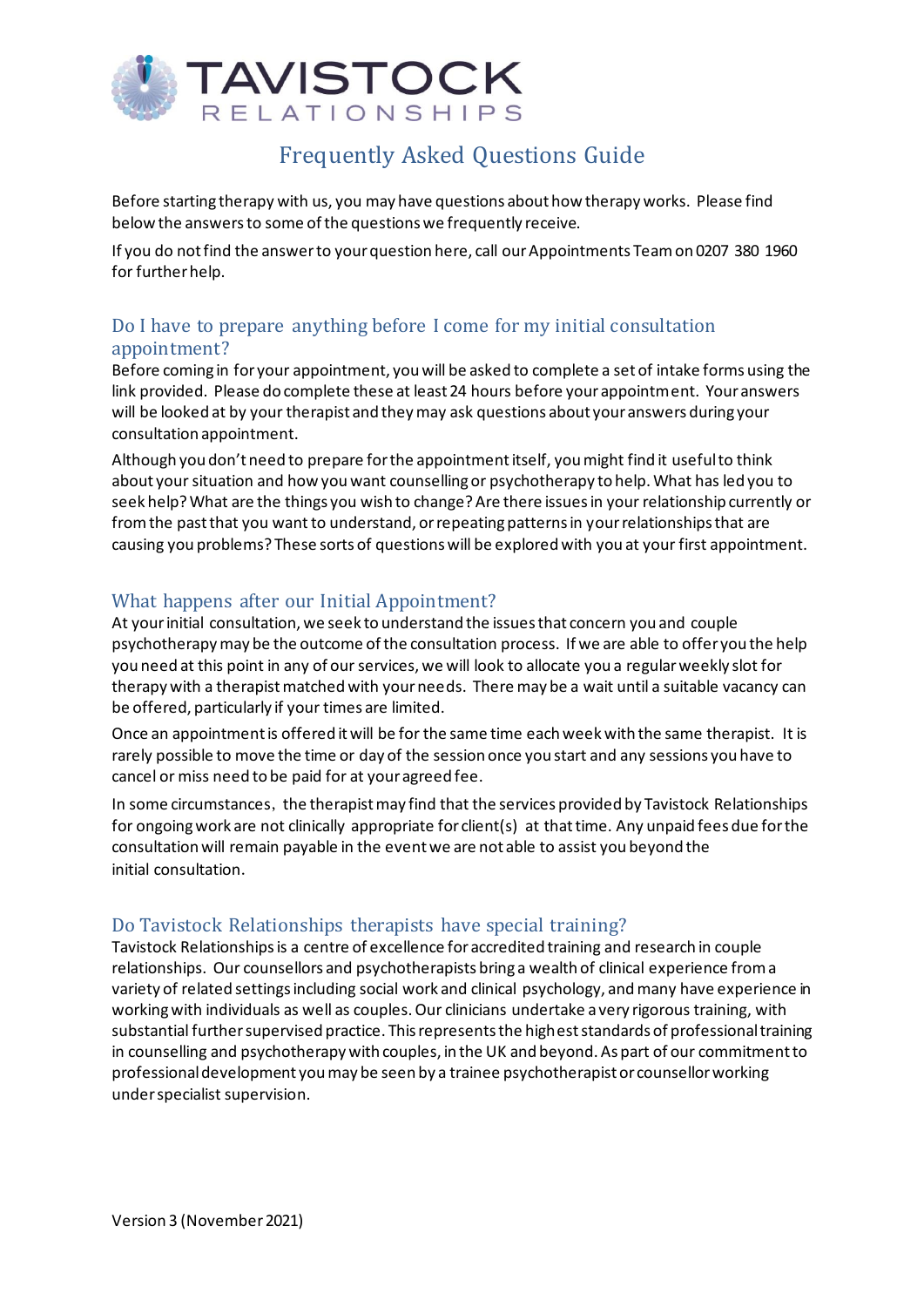

#### How do I pay for my sessions?

Invoices for ongoing clinical appointments are paid online via electronic invoicing. We offer the following options:

- (a) Weekly Invoicing each week an invoice will be sent to you on the day of your appointment. Payment is due immediately upon receipt and can be made online by card or via a direct debit agreement.
- (b) Monthly invoicing you will be invoiced at the start of each calendar month for all appointments scheduled that month. Payment is due by the 15th of each month and can be made by credit card, direct debit agreement or direct credit to our account.

For international clients we require direct debit agreements to be in place authorising us to make a charge against your nominated account for the invoiced amounts.

Please be aware that it is important that you keep up to date with your payments and we may need to stop sessions if arrears are built up. If you are finding the fees difficult to manage, please do speak to your therapist as soon as possible to review them.

## I usually attend sessions at your London centre, can I change my sessions to online if I can't attend in person?

For therapy taking place in person at our London centres, it is expected that therapy will take place in person, unless there is a change in the government guidance, necessitating the work be moved online. Please see our missed session policy for further information on what happens if you are unable to attend your session.

## Why do I need to pay for missed ongoing appointments?

Paying for a session that you are not able to use, is needed so we can maintain our weekly therapy offer. The therapeutic process requires a regular commitment that you can rely upon over time. In order to provide such a reliable framework, we offer all your appointments on a weekly basis at the same time on the same day each week. This means that we reserve a weekly slot with a dedicated therapist and consulting room just for you. When you cancel a session, this slot cannot be offered to anyone else. In this sense, it is a bit like renting a room, in so far as it is your time with your therapist and cannot be made available for any other client.

If your therapist is not able to be there either due to absence, or for online sessions due to technical issues, then we will not charge you for those sessions.

Please speak to your therapist or contact us at appointments@tavistockrelationships.org if you need to cancel your appointment.

## I don't have any childcare; can I bring my child to the appointment?

We see couples and individuals and although you may discuss your children and parenting issues in the sessions, we do not see you with your children in the therapy. We understand that it may be difficult for parents to arrange childcare, but we want to create a space where you and your partner can speak to each other freely, and so bringing your child into your appointment with you is not possible.

Tavistock Relationships does not have crèche facilities, and it is not possible to leave children in our waiting area, even if accompanied by an adult, whilst you have your appointment.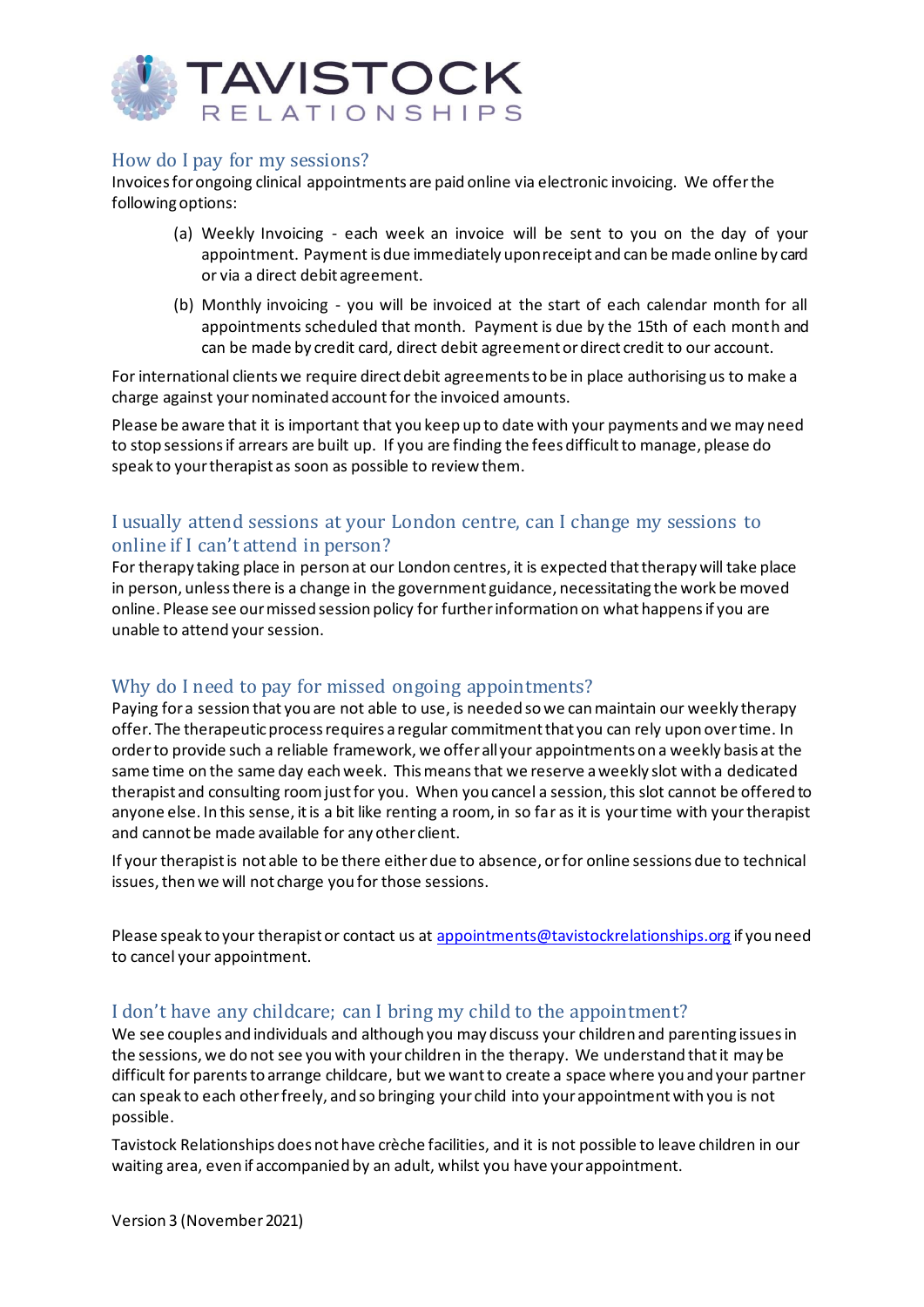

## Why am I asked to provide details of a medical contact?

We ask all clients when registering with our service, to provide details of a local medical professional. This is to enable us to arrange support in the event of an emergency, or to arrange access to local statutory services if they would be helpful. If we need to liaise with other professionals, this would usually be discussed with you.

## Will my online sessions be confidential?

Online therapy services are provided using the Zoom platform which is a secure, confidential, and reliable video software platform. To provide the highest practical levelsof client confidentiality the Zoom session uses end-to-endencryption and sessions are not recorded unless with the express permission of both the client and the therapist.

We regret we are unable to guarantee complete confidentiality under all circumstances. Monitoring or intrusion by state agencies orby computerservice providers operatingunderstatedirection may in certain jurisdictions pose a threat to client confidentiality.

Clients attending online sessions, should ensure they have devices which meet the required technical standards including a reliable internet connection, video camera and microphone. It is the responsibility of the client to ensure the device used to connect to the therapy session has appropriate security software for privacy purposes.

Computersystems are typically designed to share information with others and often ask you to trade convenience for confidentiality. If you are concerned about yourprivacy, we would suggest that you only use private securednetworks when possible and avoid sharedconnections. Turn off or disable any unne ce ssary applications, particularly those that may frequently connect to the internet and ensure that your computeris regularly checked for computer viruses and spyware.

Furtherinformation about online security can be found on the Information Commissioners Office website https://ico.org.uk/for-the-public/online/

Clients attending sessions online should also ensure they are in a private setting tomake sure conversations are not overheard. In the eventthetherapist deemsthe setting to not be sufficiently private, the session will be terminated, and fees may still be due.

## How can I contact my therapist?

Therapy sessionsare offered everyweek atthe same time.While the online framework providesa sense of ad-hoc connection, it is not appropriate to engage with your the rapist through social networks in between sessions. Communication with the therapistin between sessionsshould be made through our appointments team.

## Why am I asked to complete feedback forms and clinical measures?

We seek to gather feedback about the effectiveness of our services and will ask you may be asked to complete some questionnaires at certain intervals during yourtherapy. This will be done by sending you a link via an email, and we would be gratefulif you could complete all questionnaires priorto the next session. The the rapist will have access to your answers, and your answers will also be collated anonymously sowe can look at how helpfuloursessions are overall. If you have any questions aboutthese forms, please speakto yourtherapist.

Version 3 (November 2021)